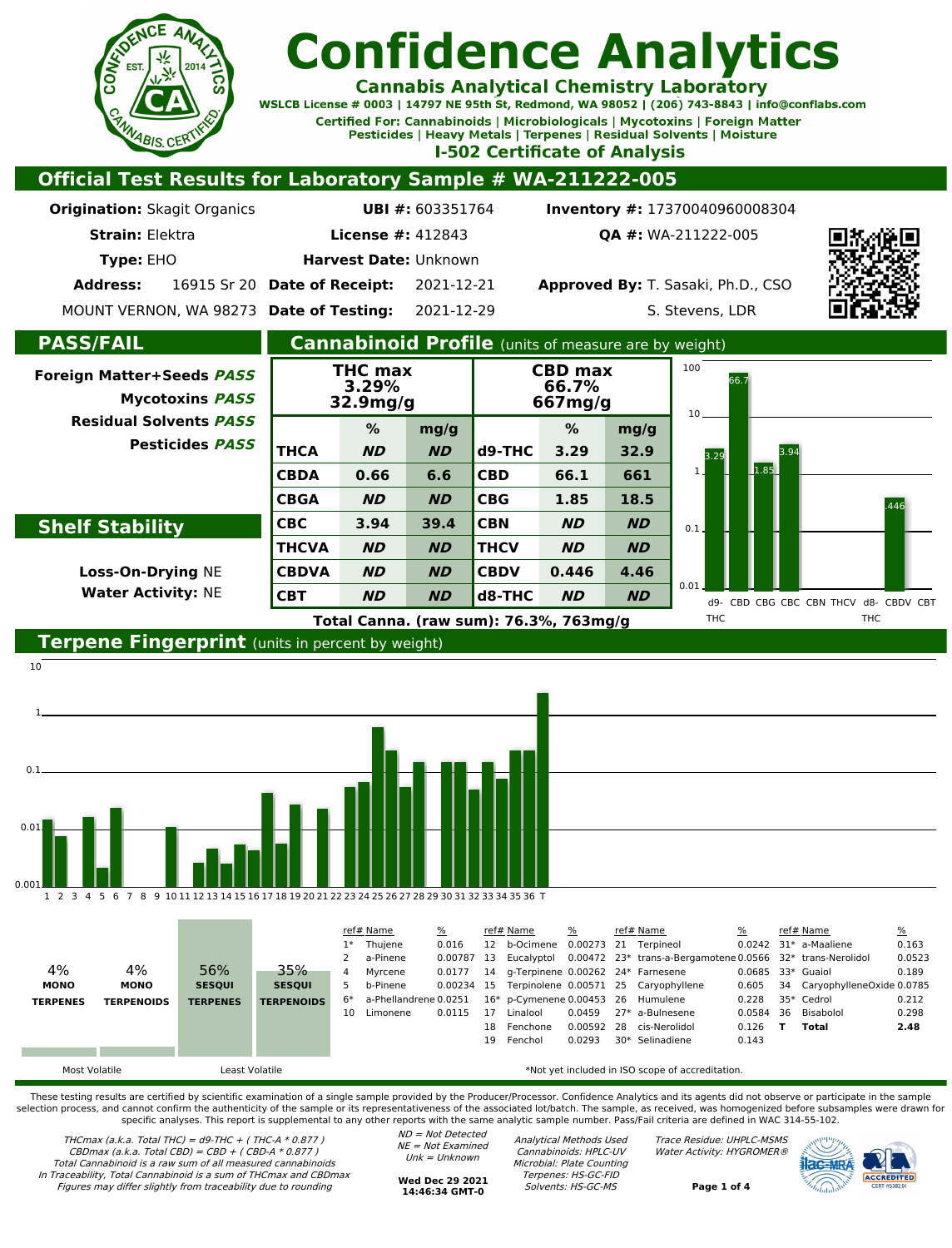

**Cannabis Analytical Chemistry Laboratory** 

WSLCB License # 0003 | 14797 NE 95th St, Redmond, WA 98052 | (206) 743-8843 | info@conflabs.com Certified For: Cannabinoids | Microbiologicals | Mycotoxins | Foreign Matter Pesticides | Heavy Metals | Terpenes | Residual Solvents | Moisture

**I-502 Certificate of Analysis** 

## **Official Test Results for Laboratory Sample # WA-211222-005**

|                | <b>Inventory #: 17370040960008304</b> | <b>UBI #: 603351764</b> |                                         | <b>Origination: Skagit Organics</b> |                 |  |
|----------------|---------------------------------------|-------------------------|-----------------------------------------|-------------------------------------|-----------------|--|
| ▣              | <b>QA #: WA-211222-005</b>            |                         | <b>License #: 412843</b>                | <b>Strain: Elektra</b>              |                 |  |
| 滚              |                                       |                         | <b>Harvest Date: Unknown</b>            | <b>Type: EHO</b>                    |                 |  |
|                | Approved By: T. Sasaki, Ph.D., CSO    | 2021-12-21              | 16915 Sr 20 Date of Receipt:            |                                     | <b>Address:</b> |  |
| $\blacksquare$ | S. Stevens, LDR                       | 2021-12-29              | MOUNT VERNON, WA 98273 Date of Testing: |                                     |                 |  |
|                |                                       |                         |                                         |                                     |                 |  |

## **Quantitative Impurities Report**

Concentrations of analytes used to determine pass/fail status of individual tests.

\* Greater than lower limit of detection (>LLOD) and less than lower limit of quantification (<LLOQ) . Applies to instances when the analyte has been detected and positively identified, but the concentration is lower than we can accurately quantify. Literally: signal to noise ratio greater than 3 and signal less than calibration. LLOD is  $\sim$ 0.001 ppm for most analytes, LLOO is  $\sim$ 0.01 for most analytes. Number shown is lower end of calibration (LLOQ).

\*\* Greater than upper limit of quantification (>ULOQ). Applies to instances when the analyte concentration in the sample is greater than we can accurately measure without additional testing. Number shown is upper end of calibration (ULOQ).

## **Findings**

## **ALKANES**

| <b>Analyte</b> | <b>Concentration Action Level</b> |           |
|----------------|-----------------------------------|-----------|
| <b>Butane</b>  | $<$ RL                            | 5000 ppm  |
| Cyclohexane    | $<$ RL                            | 3880 ppm  |
| Heptane        | $<$ RL                            | 5000 ppm  |
| Hexane         | $<$ RL                            | $290$ ppm |
| Pentane        | $<$ RL                            | 5000 ppm  |
| Propane        | $<$ RL                            | 5000 ppm  |
|                |                                   |           |

\*Reporting Limit (RL) <sup>=</sup> 10 ppm

### **ALLOWED INGREDIENTS**

| <u>Analyte</u> | <b>Concentration</b>            |
|----------------|---------------------------------|
| Ethanol        | 4850 ppm                        |
|                | *Reporting Limit (RL) = 500 ppm |

## **MYCOTOXINS**

| Analyte                            | <b>Concentration Action Level*</b> |        |  |  |  |  |  |
|------------------------------------|------------------------------------|--------|--|--|--|--|--|
| Aflatoxin B1                       | $<$ LLOO                           | 20 ppb |  |  |  |  |  |
| Aflatoxin B2                       | $<$ LLOO                           | 20 ppb |  |  |  |  |  |
| Aflatoxin G1                       | $<$ LLOO                           | 20 ppb |  |  |  |  |  |
| Aflatoxin G2                       | $<$ LLOO                           | 20 ppb |  |  |  |  |  |
| Ochratoxin A                       | $<$ LLOO                           | 20 ppb |  |  |  |  |  |
| *Action Level is Sum of Aflatoxins |                                    |        |  |  |  |  |  |

## **I MPURITIES**

| Analytes                                  | <b>Concentration Action Level</b> |          |
|-------------------------------------------|-----------------------------------|----------|
| Acetone                                   | $<$ RL                            | 5000 ppm |
| Benzene                                   | $<$ RL                            | 2 ppm    |
| Chloroform                                | $<$ RL                            | 2 ppm    |
| Dichloromethane                           | $<$ RL                            | 600 ppm  |
| <b>Ethyl Acetate</b>                      | $<$ RL                            | 5000 ppm |
| Ethyl Benzene                             | $<$ RL                            | 2170 ppm |
| Isopropanol                               | $<$ RI                            | 5000 ppm |
| Methanol                                  | $<$ RI                            | 3000 ppm |
| Toluene                                   | $<$ RL                            | 890 ppm  |
| Xylene                                    | $<$ RL                            | 2170 ppm |
| *Reporting Limit (RL) = Half Action Level |                                   |          |

#### MICROBIOLOGICALS NOT EXAMINED

These testing results are certified by scientific examination of a single sample provided by the Producer/Processor. Confidence Analytics and its agents did not observe or participate in the sample selection process, and cannot confirm the authenticity of the sample or its representativeness of the associated lot/batch. The sample, as received, was homogenized before subsamples were drawn for specific analyses. This report is supplemental to any other reports with the same analytic sample number. Pass/Fail criteria are defined in WAC 314-55-102.

THCmax (a.k.a. Total THC) =  $d9$ -THC + (THC-A  $*$  0.877) CBDmax (a.k.a. Total CBD) =  $CBD + (CBD-A * 0.877)$ Total Cannabinoid is a raw sum of all measured cannabinoids In Traceability, Total Cannabinoid is <sup>a</sup> sum of THCmax and CBDmax Figures may differ slightly from traceability due to rounding

ND <sup>=</sup> Not Detected NE <sup>=</sup> Not Examined  $Unk = Unknown$ **Wed Dec 29 2021**

**14:46:34 GMT-0**

Analytical Methods Used Cannabinoids: HPI C-UV Microbial: Plate Counting Terpenes: HS-GC-FID Solvents: HS-GC-MS

Trace Residue: UHPLC-MSMS Water Activity: HYGROMER®



**Page 2 of 4**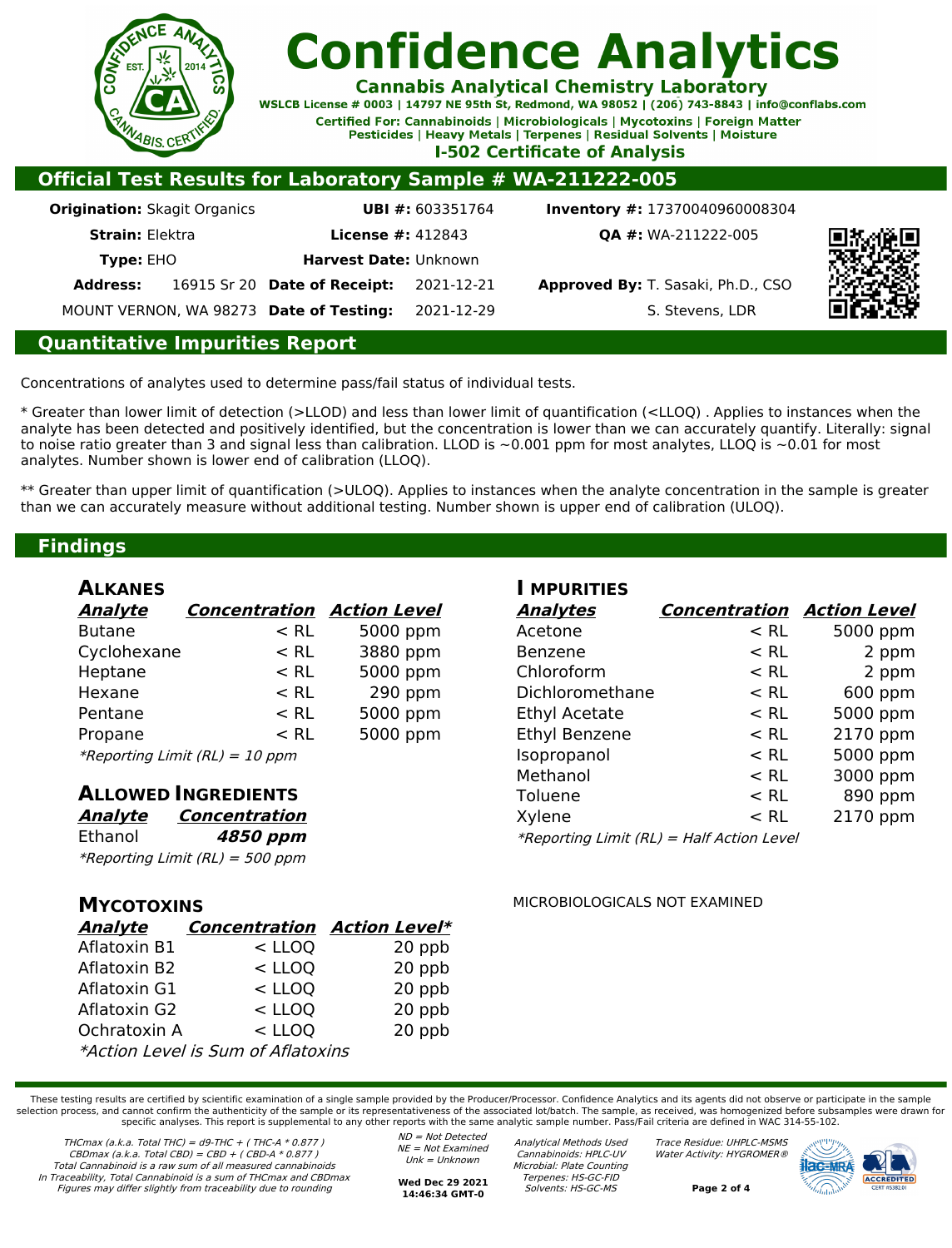

**Cannabis Analytics and Research Specialists** WSLCB License # 0003 | 14797 NE 95th St, Redmond, WA 98052 | (206) 743-8843 | info@conflabs.com Certified For: Cannabinoids | Microbiologicals | Mycotoxins | Foreign Matter | Moisture | Terpenes | Residual Solvents | Pesticides

**Chemical Residue Screen** 

## **Official Test Results for Laboratory Sample # WA-211222-005**

|                                         |            | Inventory #: 17370040960008304                                                                    |  |  |  |
|-----------------------------------------|------------|---------------------------------------------------------------------------------------------------|--|--|--|
|                                         |            | <b>OA #: WA-211222-005</b>                                                                        |  |  |  |
|                                         |            |                                                                                                   |  |  |  |
| 16915 Sr 20 Date of Receipt:            |            | Approved By: T. Sasaki, Ph.D., CSO                                                                |  |  |  |
| MOUNT VERNON, WA 98273 Date of Testing: | 2021-12-29 | S. Stevens, LDR                                                                                   |  |  |  |
|                                         |            | <b>UBI #: 603351764</b><br><b>License #: 412843</b><br><b>Harvest Date: Unknown</b><br>2021-12-21 |  |  |  |



## **Chemical Residue Screen - Test Report**

Cannabis samples were homogenized and extracted using a custom protocol. Instrumental analysis was performed with UHPLC-MS/MS (tandem quadrupole). Target compounds were identified by matching to Certified Reference Materials. Ion-selective detection (multiple reaction monitoring, or MRM) was used to ensure that precursor and product ions of the correct masses co-eluted and were observed in ratios matching those for the reference materials.



Dozens of compounds representing many different classes of fungicides, herbicides, and plant growth regulators were screened for. This document lists all analytes detected in the Chemical Residue Screen.

## **Findings**

| Analyte Name        | CAS#          | PPM<br>In Sample    | PASS/FAIL   | <b>WA State</b><br><b>Action Level</b> | Analyte Name      | CAS#          | PPM<br>In Sample    | PASS/FAIL   | <b>WA State</b><br><b>Action Level</b> |
|---------------------|---------------|---------------------|-------------|----------------------------------------|-------------------|---------------|---------------------|-------------|----------------------------------------|
| (sum) Spinosads     | <b>NA</b>     | <b>Not Detected</b> | <b>PASS</b> | $0.20$ ppm                             | <b>Dichlorvos</b> | 62-73-7       | Not Detected        | <b>PASS</b> | $0.10$ ppm                             |
| (sum) Permethrins   | <b>NA</b>     | Not Detected        | <b>PASS</b> | $0.20$ ppm                             | Dimethoate        | $60 - 51 - 5$ | <b>Not Detected</b> | <b>PASS</b> | $0.20$ ppm                             |
| Abamectin B1a       | 71751-41-2    | <b>Not Detected</b> | <b>PASS</b> | $0.50$ ppm                             | Ethoprophos       | 13194-48-4    | <b>Not Detected</b> | <b>PASS</b> | $0.20$ ppm                             |
| Acephate            | 30560-19-1    | <b>Not Detected</b> | <b>PASS</b> | $0.40$ ppm                             | Etofenprox        | 80844-07-1    | <b>Not Detected</b> | <b>PASS</b> | $0.40$ ppm                             |
| Acetamiprid         | 135410-20-7   | Not Detected        | <b>PASS</b> | $0.20$ ppm                             | Etoxazole         | 153233-91-1   | <b>Not Detected</b> | <b>PASS</b> | $0.20$ ppm                             |
| Aldicarb            | 116-06-3      | <b>Not Detected</b> | <b>PASS</b> | $0.40$ ppm                             | Fenoxycarb        | 72490-01-8    | <b>Not Detected</b> | <b>PASS</b> | $0.20$ ppm                             |
| Azoxystrobin        | 131860-33-8   | <b>Not Detected</b> | <b>PASS</b> | $0.20$ ppm                             | Fenpyroximate     | 134098-61-6   | <b>Not Detected</b> | <b>PASS</b> | $0.40$ ppm                             |
| Bifenazate          | 149877-41-8   | Not Detected        | <b>PASS</b> | $0.20$ ppm                             | Fipronil          | 120068-37-3   | <b>Not Detected</b> | <b>PASS</b> | $0.40$ ppm                             |
| <b>Bifenthrin</b>   | 82657-04-3    | Not Detected        | <b>PASS</b> | $0.20$ ppm                             | Flonicamid        | 158062-67-0   | <b>Not Detected</b> | <b>PASS</b> | $1.00$ ppm                             |
| <b>Boscalid</b>     | 188425-85-6   | Not Detected        | <b>PASS</b> | $0.40$ ppm                             | Fludioxonil       | 131341-86-1   | Not Detected        | <b>PASS</b> | $0.40$ ppm                             |
| Carbaryl            | $63 - 25 - 2$ | <b>Not Detected</b> | <b>PASS</b> | $0.20$ ppm                             | Hexythiazox       | 78587-05-0    | <b>Not Detected</b> | <b>PASS</b> | $1.00$ ppm                             |
| Carbofuran          | 1563-66-2     | Not Detected        | <b>PASS</b> | $0.20$ ppm                             | Imazalil          | 35554-44-0    | <b>Not Detected</b> | <b>PASS</b> | $0.20$ ppm                             |
| Chlorantraniliprole | 500008-45-7   | <b>Not Detected</b> | <b>PASS</b> | $0.20$ ppm                             | Imidacloprid      | 138261-41-3   | <b>Not Detected</b> | <b>PASS</b> | $0.40$ ppm                             |
| Chlormeguat         | 7003-89-6     | Not Detected        | <b>PASS</b> | $0.10$ ppm                             | Kresoxim-methyl   | 143390-89-0   | <b>Not Detected</b> | <b>PASS</b> | $0.40$ ppm                             |
| Chlorpyrifos        | 2921-88-2     | Not Detected        | <b>PASS</b> | $0.20$ ppm                             | Malathion         | 121-75-5      | <b>Not Detected</b> | <b>PASS</b> | $0.20$ ppm                             |
| Clofentezine        | 74115-24-5    | <b>Not Detected</b> | <b>PASS</b> | $0.20$ ppm                             | Metalaxyl         | 57837-19-1    | <b>Not Detected</b> | <b>PASS</b> | $0.20$ ppm                             |
| Daminozide          | 1596-84-5     | Not Detected        | <b>PASS</b> | $1.00$ ppm                             | Methiocarb        | 2032-65-7     | <b>Not Detected</b> | <b>PASS</b> | $0.20$ ppm                             |
| Diazinon            | 333-41-5      | Not Detected        | <b>PASS</b> | $0.20$ ppm                             | Methomyl          | 16752-77-5    | <b>Not Detected</b> | <b>PASS</b> | $0.40$ ppm                             |

\* Greater than lower limit of detection (>LLOD) and less than lower limit of quantification (<LLOQ) . Applies to instances when the analyte has been detected and positively identified, but the concentration is lower than we can accurately quantify. Specifically: signal to noise ratio greater than 3 and signal less than calibration. LLOD is ~0.001 ppm for most analytes, LLOQ is ~0.01 for most analytes. Number shown is lower end of calibration (LLOQ).

\*\* Greater than upper limit of quantification (>ULOQ). Applies to instances when the analyte concentration in the sample is greater than we can accurately measure without additional testing. Number shown is upper end of calibration (ULOQ).

These testing results are certified by scientific examination of a single sample provided by the Producer/Processor. Confidence Analytics and its agents did not observe or participate in the sample selection process, and cannot confirm the authenticity of the sample or its representativeness of the associated lot/batch. The sample, as received, was homogenized before subsamples were drawn for specific analyses. This report is supplemental to any other reports with the same analytic sample number. Pass/Fail criteria are defined in WAC 314-55-102.

THCmax (a.k.a. Total THC) =  $d9$ -THC + (THC-A  $*$  0.877)  $CBDmax (a.k.a. Total CBD) = CBD + ( CBD-A * 0.877)$ Total Cannabinoid is a raw sum of all measured cannabinoids In Traceability, Total Cannabinoid is <sup>a</sup> sum of THCmax and CBDmax Figures may differ slightly from traceability due to rounding

ND <sup>=</sup> Not Detected NE <sup>=</sup> Not Examined  $Unk = Unknown$ 

**Wed Dec 29 2021 14:46:34 GMT-0**

Analytical Methods Used Cannabinoids: HPLC-UV Microbial: Plate Counting Terpenes: HS-GC-FID Solvents: HS-GC-MS

Trace Residue: UHPLC-MSMS Water Activity: HYGROMER®